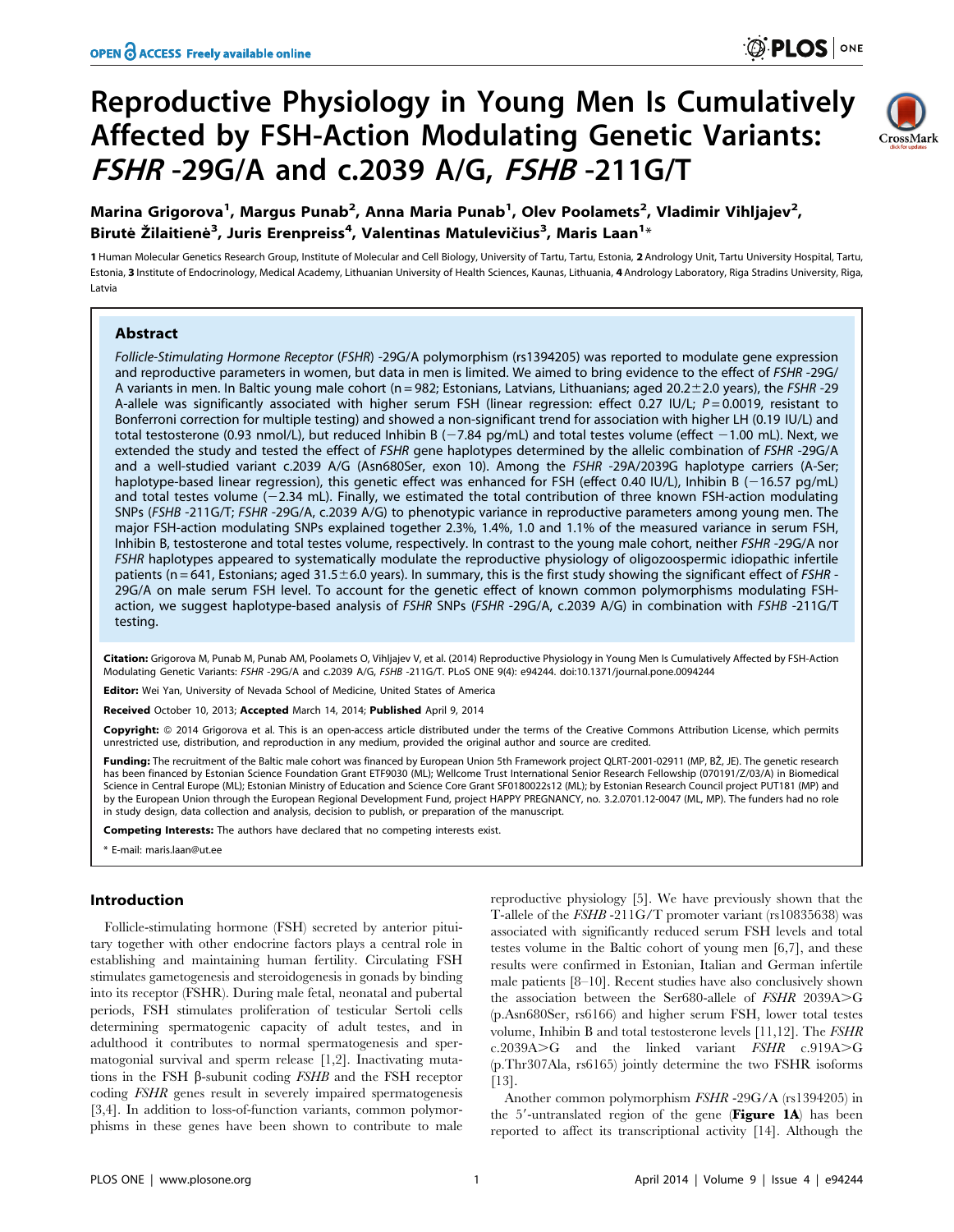discovery study in women had concluded that this SNP has little impact on FSHR expression and gonadal function [15], the follow-up clinical studies in female patients have showed that the expression level of the FSHR on human granulosa cells obtained from AA-genotype carriers was only 40% compared to the GGgenotype carriers [16] and fittingly, the amount of exogenous FSH required for ovulation induction was 1.8-fold higher in AAhomozygotes [16,17]. The data on the effect of *FSHR* -29G/A in men is limited. Despite studies on several populations [18-22] and meta-analyses across individual reports [20,23] have failed to identify significant contribution of the FSHR -29G/A on male infertility, there is missing data on the effect of this SNP on a wider range of male reproductive parameters. A pilot study has reported smaller testicular volume in Estonian men carrying the FSHR -29 A-allele [20].

We set forward to bring conclusive evidence to the effect of *FSHR* -29G/A in men in analysing a large study group ( $n = 1,623$ ) comprising of Baltic young male cohort  $(n = 982)$  in comparison with Estonian oligozoospermic idiopathic infertile male patients  $(n = 641)$ . There is emerging data on the importance of SNP-SNP and gene-gene interactions within relevant biological pathway(s) in determination of the studied phenotypic variation [24]. We performed haplotype-based association analyses combining the FSHR -29G/A genotype data reported in this study with the previously published dataset of the  $FSHR$  c.2039A $\geq$ G (p.Asn680-Ser) genotypes on the same samples [12]. In addition, the study groups were subjected to analysis of the joint contribution to normal phenotypic variance of the three main genetic variants reported to modulate the FSH action (FSHB -211G/T, FSHR -  $29G/A$ ,  $FSHR$  c.2039A>G) [5]. To our knowledge, this is the first study showing the significant effect of FSHR -29G/A alone and in combination with  $FSHR$  c.2039A>G and  $FSHB$  -211G/T on male serum FSH level and downstream reproductive parameters.

#### Materials and Methods

#### Ethics statement

The study has been approved by the Ethics Committee of Human Research of the University Clinic of Tartu, Estonia (approval date 27.01.2003), the Ethics Committee of Riga Stradins University, Latvia (23.04.2003), and the Regional Ethics Committee of Kaunas, Lithuania (approval no. 13, 2003).

#### The Baltic young male cohort

The Baltic male cohort was recruited between May 2003 and June 2004 among the participants in a prospective study Environment and Reproductive Health (EU 5th FP project QLRT-2001-02911) in parallel at three study centres (Tartu, Estonia; Riga, Latvia; Kaunas, Lithuania). The recruitment and phenotyping protocols at the participating centres were identical. Study participation was voluntary and written informed consent was obtained from all subjects. Details of the study group formation were described previously [25]. Men were recruited to the study at the Centre of Andrology, University Clinic of Tartu, Estonia ( $n = 578$ ; all born and living in Estonia), at the Riga Family and Sexual Problems Centre, Latvia  $(n = 300;$  all born and living in Latvia), and at the specialized laboratory of the Institute of Endocrinology, Kaunas University of Medicine (n = 326; all born and living in Lithuania). Previously, either the sub-cohort of Estonian men or the full cohort of Baltic young men has been investigated for two SNPs modulating FSH-action, FSHB -211G/ T  $[6,7]$  and  $FSHR$  c.2039A>G  $[12]$ . In genetic association studies we have excluded cohort participants with clinical factors leading strongly deviated reproductive physiology (lack of sperm in ejaculate, i.e. azoospermia,  $n = 2$ ; cryptorchidism,  $n = 13$ ; abuse of anabolic steroids,  $n = 1$ ; orchitis with unilateral testis damage,  $n = 1$ ) or incomplete clinical data ( $n = 15$ ). In addition, for the current study the DNA samples of a subset  $(n = 190)$  of the full Baltic male cohort were not available. The final number of analysed Baltic young male cohort participants for FSHR -29G/A (rs1394205) was 982 (Table 1).

#### Estonian idiopathic infertility patients

The study group of oligozoospermic Estonian men with idiopathic infertility  $(n = 750)$  was recruited at the Andrology Centre, Tartu University Clinics between June 2003 and August 2008 and consisted of male partners of couples failing to conceive a child for a period of  $\geq 12$  months. Oligozoospermia was diagnosed according to the World Health Organization (WHO) criteria valid at the time of recruitment (sperm concentration  $\leq$ 20 mln/mL [26]). Phenotyping protocol was identical with that in Baltic young male cohort [25]; the details of the formation of the study group are described elsewhere [27]. In brief, all study participants were of white European ancestry, born and living in Estonia. All men with causal factors for male factor infertility (obstruction, cryptorchidism, chromosomal abnormalities, Y chromosome deletions, hypogonadotrophic hypogonadism, testicular diseases, sexual dysfunctions, androgen abuse, severe traumas and operation in genital area, chemo- and radiotherapy) were excluded from the analyses resulting in a study group consisting of 688 participants. For the current project, also patients with azoospermia, i.e. lack of sperms in ejaculate,  $n = 47$ ) were additionally excluded from the genetic analysis. The final number of analysed subjects successfully genotyped for FSHR -29G/A (rs1394205) was 641. Among the included infertility patients (sperm concentration  $\leq$ 20 mln/mL), 408 subjects also fulfilled the latest WHO 2010 criteria for oligozoospermia (sperm count below  $39\times10^6$ /ejaculate [28]).

### Hormone assays

For all participants of the study, venous blood was obtained from the cubital vein in the morning and serum was separated immediately. Serum sampling period for the Baltic cohort was from 08.00 to 13.00 (median 11.00), and for the Estonian infertility patients from 08.00 to 11.00 (median 9.30), respectively.

For the Baltic cohort, serum levels of FSH, LH and total testosterone were determined using time-resolved immunofluorometric assays (Delfia, Wallac, Turku, Finland), estradiol by radioimmunoassay (Pantex, Santa Monica, CA, USA) and Inhibin B by a specific two-sided enzyme immunometric assay (Serotec, Oxford, UK) at the Department of Growth and Reproduction in Copenhagen, Rigshospitalet, Denmark in the framework of the Environment and Reproductive Health (EU 5th FP project QLRT-2001-02911). The intra- and inter-assay coefficients of variation (CV) for measurement of both FSH and LH were 3 and 4.5%, for total testosterone  $\leq 8\%$  and  $\leq 5\%$ , for estradiol 7.5% and 13%, and for Inhibin B 15% and 18%, respectively.

For the Estonian idiopathic infertility patients, the FSH, LH, total testosterone and estradiol levels of blood serum were measured using the Immulite automated chemiluminescence immunoassay analyser (Immulite; Diagnostic Products Corp., Los Angeles, CA) according to manufacturer's instructions, at the United Laboratories, University of Tartu Clinics. At the same laboratory, Inhibin B was determined in duplicate using a specific enzyme immunometric assay (Diagnostic Systems Laboratories, Inc., Webster, TX). The intra- and inter-assay CV were 4.2 and 8% for FSH; 4.0 and 7.1% for LH; 6.3 and 9.4% for testosterone; 7.5% and 13% for estradiol; 15% and 18% for Inhibin B.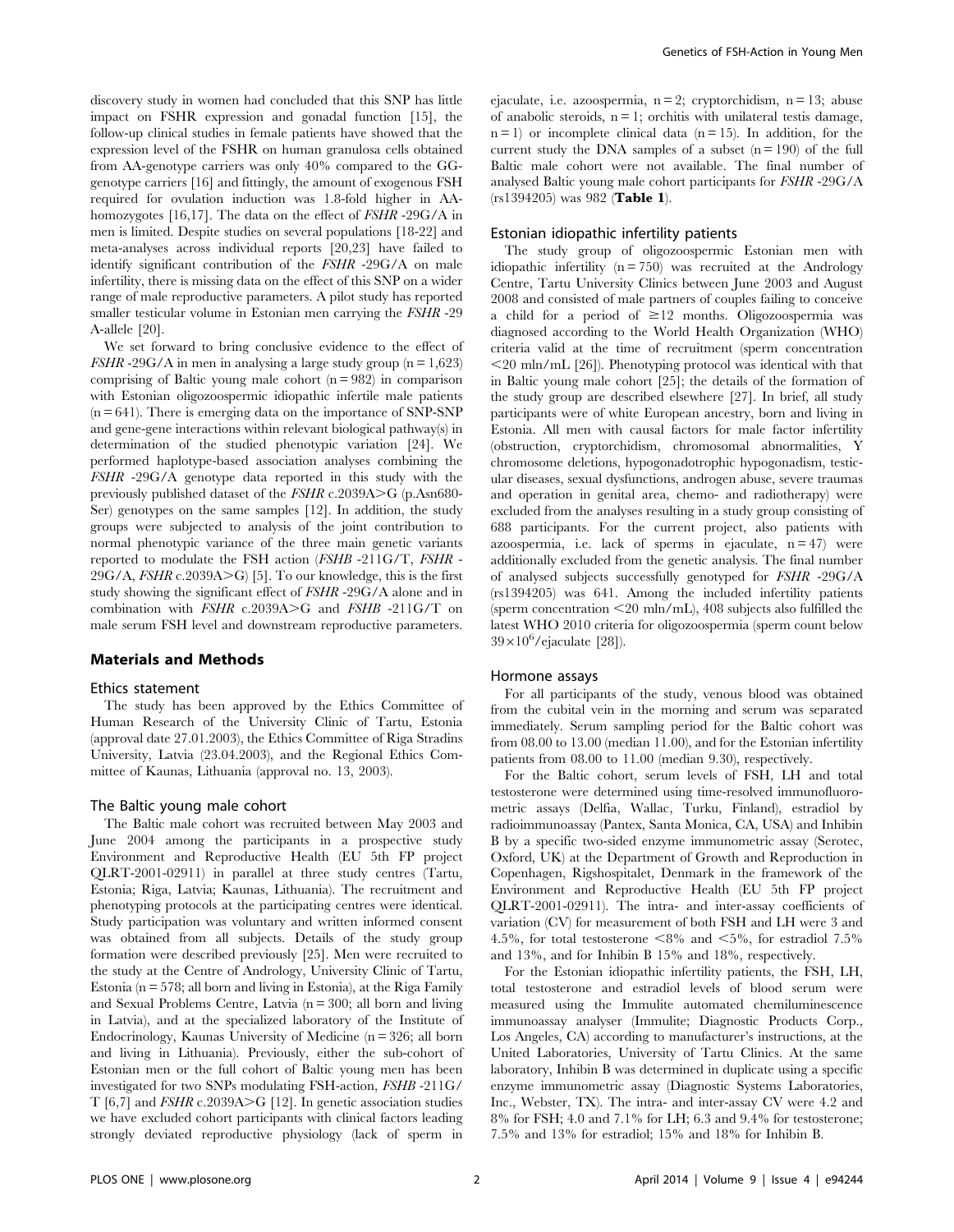

Figure 1. Genomic structure of the FSHR and effect of the FSH-action modulating genetic variants on reproductive parameters. A, Schematic representation of the structure of the FSHR gene drawn to an approximate scale. Exons are depicted as boxes, translated sequences are shaded in grey and transcription start-site is denoted with up-right arrow. Circle-headed bars indicate the location of FSHR SNPs -29G/A and +2039A/ G (Asn680Ser); and their mutual genomic distance and linkage disequilibrium is provided. B, Distribution of the four FSHR haplotypes (G-Asn, G-Ser, A-Asn, A-Ser) formed from the FSHR -29G/A and +2039A/G (p.Asn680Ser) variants in the Baltic male cohort and Estonian oligozoospermic infertility patients (number of phased chromosomes, n = 1964 and n = 1282, respectively). C, Individual allelic effects of the FSHR -29 A-allele and FSHR 680Ser (c. +2039 G), and the cumulative haplotypic effect of the formed FSHR A-Ser gene variant on serum FSH, Inhibin B and total testes volume in the Baltic young men cohort. Results of the association testing are presented as P-values and effect sizes (regression coefficient,  $\beta$ ) from linear regression analysis. Arrows indicate the strength and direction of the effects. D, Proportion of total phenotypic variance (%) of serum FSH, Inhibin B, total testosterone and total testes volume explained by the FSHB -211G/T (white bars), FSHR -29G/A (grey bars) and FSHR Asn680Ser (black bars) genetic variants in the Baltic young male cohort. Individual and cumulative effects of the SNPs were estimated by using the REML analysis implemented in GCTA software [33].

doi:10.1371/journal.pone.0094244.g001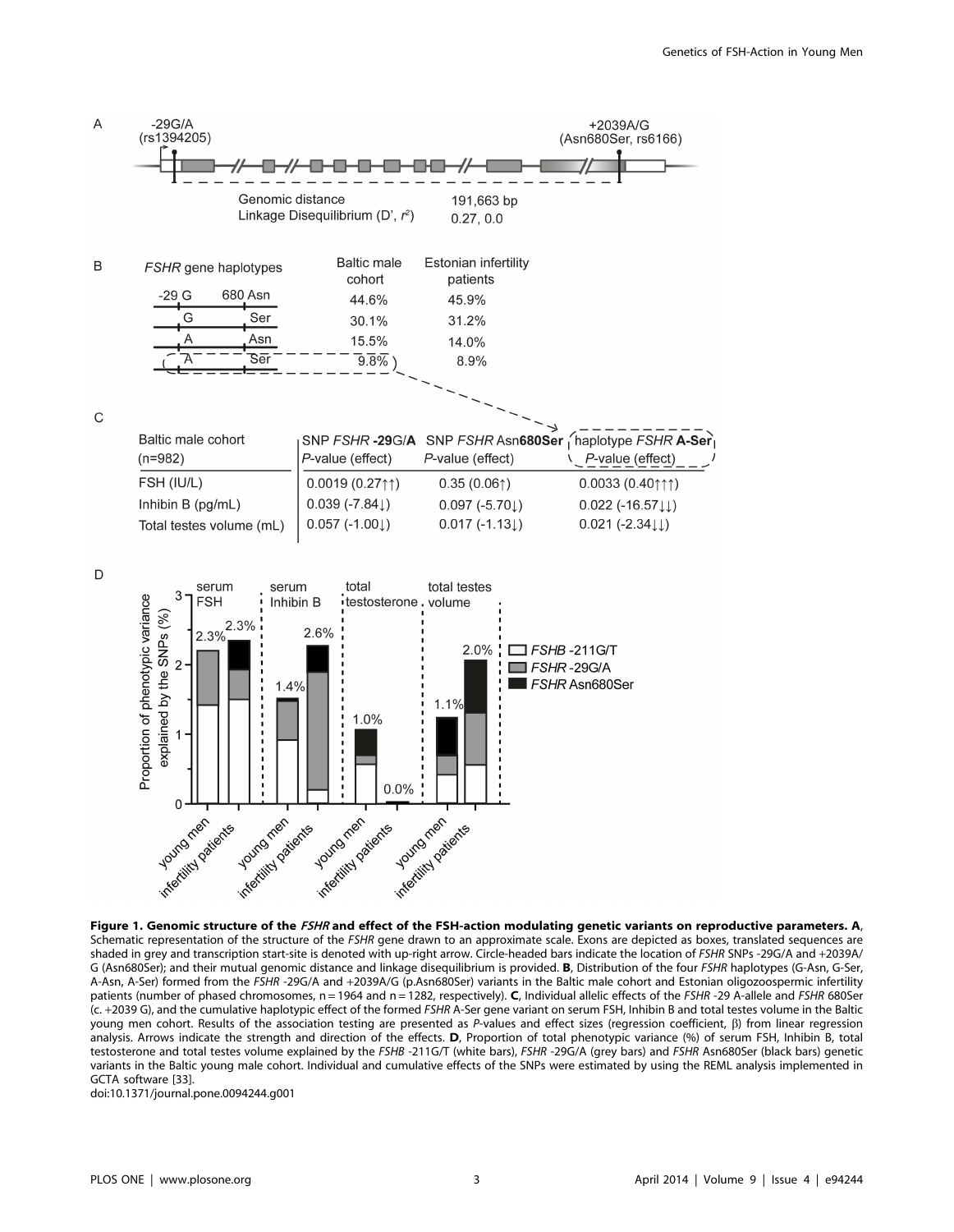Table 1. General characteristics of the study groups.

| l Parameter                               | Baltic male cohort (n = 982) |                           |                  | Estonian oligozoospermic patients (n = 641) |
|-------------------------------------------|------------------------------|---------------------------|------------------|---------------------------------------------|
| <b>General characteristics</b>            | $mean \pm SD$                | median(5-95th percentile) | $mean \pm SD$    | median(5-95th percentile)                   |
| Age (years)                               | $20.2 \pm 2.0$               | 19.8(17.4-24.2)           | $31.5 \pm 6.0$   | 30.9(23.4-42.0)                             |
| BMI ( $kg/m2$ )                           | $22.3 \pm 2.5$               | $22.1(18.8 - 27.0)$       | $26.6 \pm 4.4^a$ | 25.9(20.7-34.9)                             |
| Abstinence period (hours)                 | $107.7 \pm 63.2$             | 86.0(48.0-231.4)          | $92.3 \pm 51.0$  | 72.0(48.0-168.0)                            |
| Total testes volume (mL)                  | $49.2 \pm 10.3$              | $50.0(33.0 - 70.0)$       | $40.3 \pm 10.3$  | $40.0(24.0 - 56.0)$                         |
| Sperm concentration (10 <sup>6</sup> /mL) | $81.7 \pm 74.4$              | $63.3(9.2 - 214.3)$       | $7.8 + 5.9$      | $7.0(0.1 - 18.0)$                           |
| FSHR-29G/A (rs1394205)b                   |                              |                           |                  |                                             |
| Allele frequencies                        |                              |                           |                  |                                             |
| $\overline{G}$                            | 74.8 (1466)                  |                           | 77.1 (988)       |                                             |
| l A                                       | 25.4 (498)                   |                           | 22.9 (294)       |                                             |
| $\chi^2$ -test <sup>c</sup>               |                              |                           | $P = 0.12$       |                                             |
| Genotype frequencies                      |                              |                           |                  |                                             |
| G/G                                       | 56.2 $(552)^d$               |                           | 59.3 $(380)^e$   |                                             |
| G/A                                       | 36.9 (362)                   |                           | 35.6 (228)       |                                             |
| A/A                                       | 6.9(68)                      |                           | 5.1(33)          |                                             |
| $\chi^2$ -test <sup>c</sup>               |                              |                           | $P = 0.12$       |                                             |

<sup>a</sup>Data for BMI available for 324 patients of the oligozoospermic study group.

**b**Data presented as percentage with number of allele/genotype carriers in brackets.

 ${}^{\text{c}}P$ -value from  $\chi^2$ -test for differences in *FSHR -29G/A* allele and genotype distribution between Estonian oligozoospermic infertile patients and Baltic male cohort.

<sup>d</sup>Hardy-Weinberg Equilibrium test P-value of = 0.4.

 $e^{\text{H}}$ Hardy-Weinberg Equilibrium test P-value of = 1.0.

doi:10.1371/journal.pone.0094244.t001

Testing of genetic association between the FSHR -29G/A (rs1394295) SNP and serum hormone levels was carried out separately for the Baltic young men cohort and Estonian idiopathic infertility patients.

#### Semen analysis and physical examination

Semen samples were obtained by masturbation and all semen values were determined in accordance with the World Health Organization (WHO) criteria valid at the time of recruitment [26]. In brief, after ejaculation, the semen was incubated at  $37^{\circ}$ C for 30–40 min for liquefaction. Semen volume was estimated by weighing the collection tube with the semen sample and subsequently subtracting the predetermined weight of the empty tube assuming  $1 \text{ g} = 1 \text{ mL}$ . For assessment of the sperm concentration, the samples were diluted in a solution of 0.6 mol/L NaHCO3 and 0.4% (v/v) formaldehyde in distilled water. The sperm concentration was assessed using the improved Neubauer haemocytometers.

Patients were examined by clinical investigators who had passed special clinical training. Physical examination for the assessment of genital pathology and testicular size was performed with the man in standing position. If necessary, pathologies were clarified further with the men in supine position. The orchidometer (made of birch wood, Pharmacia & Upjohn, Denmark) was used for the assessment of testicular size. The total testes volume is the sum of right and left testicles.

# Genotyping procedure and data

Genomic DNA was extracted from peripheral blood using a modified version of the salting-out method [29]. The FSHR -29G/ A (rs1394205) polymorphism was genotyped by PCR and allelic discrimination assay on the ABI PRISM 7900HT detection system (Applied Biosystems, Foster City, CA, USA). Each PCR reaction (5 ml) contained 20 ng genomic DNA, 1 ml 5x HOT FIREPol Probe qPCR Mix Plus (ROX) (Solis BioDyne, Tartu, Estonia), 0.25 µl predesigned TaqMan SNP Genotyping Assay (ID: C\_426553\_10; Applied Biosystems, Foster City, CA, USA) and 3.75  $\mu$ l ddH<sub>2</sub>0. Default thermal cycling conditions were applied: 15 min at  $95^{\circ}$ C followed by 40 cycles of 15 sec at  $95^{\circ}$ C, 1 min at  $60^{\circ}$ C, and 2 min at  $50^{\circ}$ C. Results were analysed using the allelic discrimination endpoint analysis mode of the Sequence Detection software package, Version 2.4 (SDS 2.4). Quality control of genotyping was guaranteed by inclusion of positive control DNAs (previously sequenced) representing the three FSHR -29G/A genotypes (GG, GA, AA) into each genotyping plate.

Previously published genotyping data for FSHR Asn680Ser (c.2139 A/G, rs6166; Table S1; [12]) and the  $FSHB -211G/T$ ( $rs10835638$ ; Table S2; [7]) were integrated into the  $FSHR$ haplotype  $(-29G/A-c.2139 A/G)$  analysis and in estimating the cumulative effect of all the three FSH-action modulating SNPs on phenotypic variance of the studied parameters.

#### Data analysis

Mean, standard deviation, median, and  $5-95<sup>th</sup>$  percentiles were calculated for general characteristics (age, BMI, ejaculation abstinence period) and main outcome variables (hormonal and seminal variables, total testes volume) using PASW software Grad Pack 18.0 (SPSS Inc., Chicago, IL, USA). Genepop software (Version 4.0.10) was used test concordance of the genotyping data with Hardy-Weinberg equilibrium, and to test population differentiation  $(\chi^2$ -test) between the two study groups [30]. The testing conditions were: dememorization = 10000, batches = 1000,  $iterations = 10000$ .

Genetic associations between the studied individual SNPs and male reproductive parameters were tested using multiple linear regression implemented in PLINK, version 1.07 (http://pngu.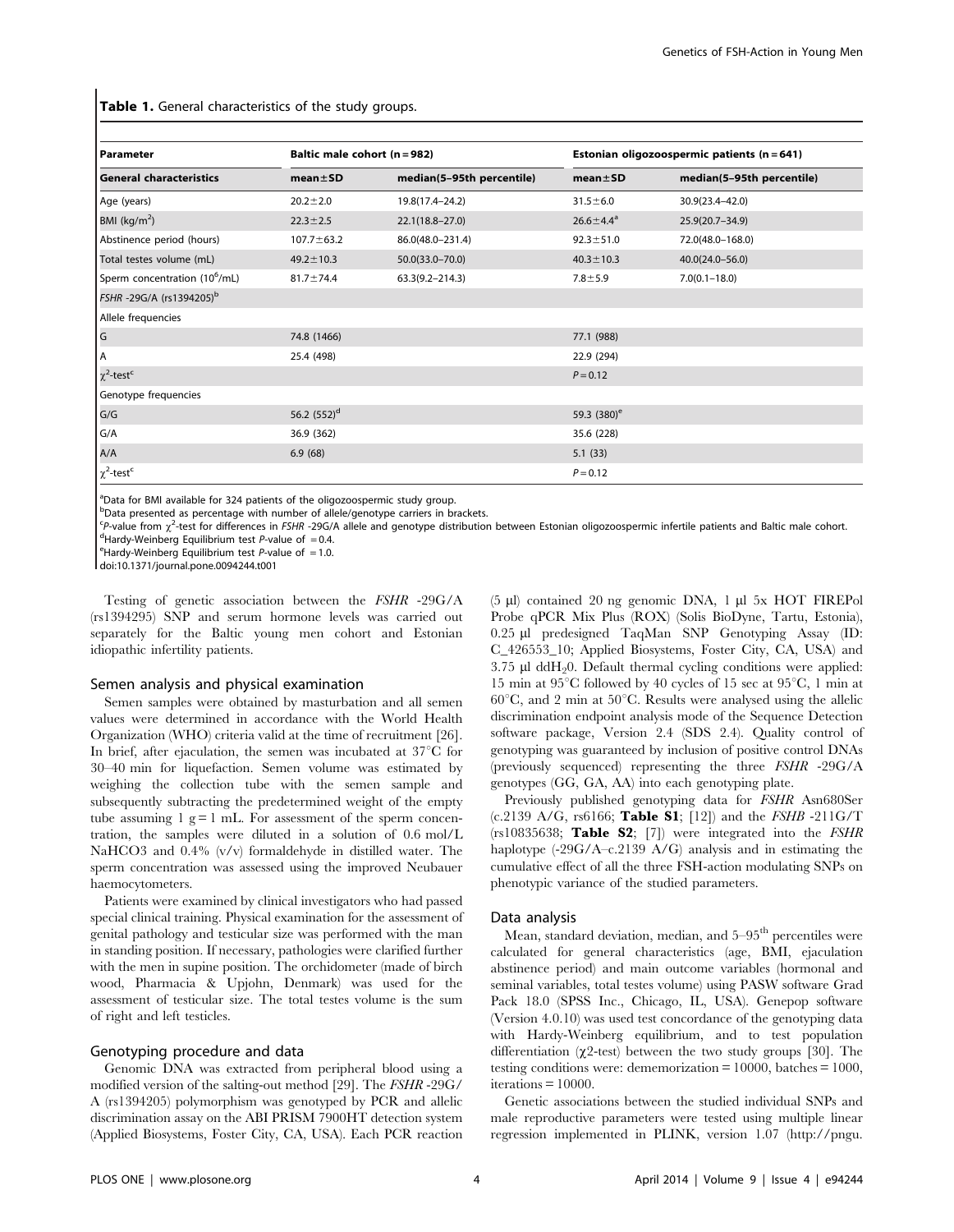mgh.harvard.edu/purcell/plink/) [31]. The natural log-transformation was used to obtain an approximate normal distribution of values for all studied quantitative parameters except total testes volume. Single SNP association tests were performed under additive genetic model. In the Baltic male cohort, regression testing was performed with the adjustment for age, BMI, smoking status, and recruitment centre. Hormone measurements were additionally corrected for blood sampling hour, and semen parameters were corrected for ejaculation abstinence period according to the analysis settings described previously [7]. In case of Estonian idiopathic infertile patients, linear regression was performed with adjustment for age; semen parameters were additionally corrected for abstinence period. The Bonferroni threshold for correction for multiple testing in linear regression analysis was estimated 0.05/  $16 = 3.13 \times 10^{-3}$ , taking into account the number of independent measurements (eight) and tested study samples (two).

The amount of LD between the FSHR -29G/A (rs1394205) and Asn680Ser (rs6166) was calculated using  $r^2$  and D' statistics implemented in Haploview [32]. The FSHR gene haplotypes comprised of alternative alleles of the FSHR -29G/A and c.2039 A/G (p.Asn680Ser) and subsequent haplotype frequencies were inferred from unphased genotype data using expectation-maximization (EM) algorithm implemented in PLINK, ver. 1.07 [31]. Tests for associations of the inferred  $FSHR - 29G/A - c.2039 A/G$ haplotypes and male reproductive traits were conducted using haplotype-based linear regression analysis implemented in PLINK by '—hap-linear' option based on a sliding-window approach with two included SNPs. Haplotype-based analyses were adjusted for appropriate cofactors analogously to the individual SNP association tests. Correction for multiple testing was performed using Max  $(T)$  permutation procedure (permutations = 10,000). Haplotype omnibus tests were performed testing for an overall effect of the haplotypes on the studied parameter.

Non-parametric Mann-Whitney two-tailed U-test implemented in PASW software Grad Pack 18.0 (SPSS Inc., Chicago, IL, USA) was used in Baltic male cohort to assess statistical differences in serum FSH level and total testes volume between the carriers  $(GA+AA, n = 430)$  and non-carriers  $(GG \text{ homozygotes}, n = 552)$ and of the FSHR -29 A-allele. Mann-Whitney U-test compares the medians and the distribution of values. The Bonferroni threshold for correction for multiple testing in Mann-Whitney U-test was estimated  $0.05/8 = 6.25 \times 10^{-3}$ , taking into account the number of independent measurements (eight).

The proportion of total phenotypic variance of studied hormonal and testicular parameters explained by the FSHB - 211G/T, FSHR -29G/A and FSHR Asn680Ser SNPs was estimated using the REML (restricted maximum likelihood) analysis implemented in Genome-wide Complex Trait Analysis (GCTA) software ([http://www.complextraitgenomics.com/](http://www.complextraitgenomics.com/software/gcta/index.html) [software/gcta/index.html\)](http://www.complextraitgenomics.com/software/gcta/index.html) [33]. Briefly, Genetic relationship matrixes (GRMs) were calculated for each study sample to determine the genetic relationship between pairs of individuals. GRMs served as input into a restricted maximum likelihood (REML) analysis to produce estimates of the proportion of phenotypic variance explained by the studied SNPs  $(V_G/V_P)$ . REML analyses were adjusted for appropriate cofactors analogously to the individual SNP association tests.

#### Results

# FSHR -29 A-allele is not enriched among male infertility patients

FSHR -29G/A SNP (rs1394205) was genotyped in the Baltic male cohort (n = 982; age  $20.2 \pm 2.0$  years; sperm concentration  $81.7 \pm 74.4$  mln/mL) and in Estonian oligozoospermic patients diagnosed with idiopathic infertility ( $n = 641$ ; age 31.5 $\pm$ 6.0 years; sperm concentration  $7.8 \pm 5.9$  mln/mL; Table 1). The estimated allele and genotype frequencies of the FSHR -29G/A did not differ between the two study groups (minor allele frequency,  $MAF = 25.4\%$  in Baltic cohort *vrs.* 22.9% in Estonian oligozoospermic patients; Fisher's exact test,  $P = 0.12$ ; Table 1).

# FSHR -29G/A is a novel identified genetic determinant of serum FSH

Among the Baltic young men, linear regression analysis resulted in significant association of the A-allele of the FSHR -29G/A SNP with higher serum FSH (additive model;  $P = 0.0019$ , A-allele effect 0.27 IU/L, resistant to Bonferroni correction; Table 2). This was supported by statistical analysis comparing the two subgroups of patients stratified based on their carrier status of the FSHB -29 A-allele. The group of consisting of AA-homozygotes and GAheterozygotes  $(n = 430)$  compared to GG-homozygotes  $(n = 552)$ had significantly higher serum FSH (median 2.9 vrs. 2.6 IU/L, Mann-Whitney U-test  $P = 0.004$ , resistant to Bonferroni correction; Table 3). Additionally, the A-allele of the FSHR -29G/A showed a non-significant trend  $(P<0.06)$  for association with increased serum LH (linear regression: effect 0.19 IU/L) and total testosterone (effect 0.93 nmol/L) levels, but lower Inhibin B (effect  $-7.84$  pg/mL) and total testes volume (effect  $-1.00$  mL) (Table 2). Serum estradiol and semen parameters (semen volume, sperm concentration and count) were not associated with the FSHR -29G/A variant.

In contrast to healthy young male cohort, no genetic associations between FSHR -29G/A and tested reproductive parameters reached Bonferroni-corrected statistical significance level irrespective whether oligozoospermia was diagnosed according WHO 1999 criteria used at the recruitment (sperm concentration below  $20 \times 10^6$ /mL [26], **Table 2**) or based on the revised WHO 2010 edition (sperm count below  $39\times10^6$ /ejaculate [28], Table S3). Interestingly, among infertility patients, the FSHR -29 A-allele showed a trend for association with higher total testes volume (oligozoospermia based on WHO 1999, nominal  $P = 0.017$ , Table 2; WHO 2010,  $P = 0.043$ , Table S3).

# Gene haplotypes formed from FSHR -29G/A and c.2039 A/G (p.Asn680Ser) exhibit enhanced effect on serum hormones and testes volume compared to individual SNPs

We aimed at the haplotype-based association analyses combining the FSHR -29G/A genotype data reported in the current study with our previously published the  $FSHR$  c.2039A>G (p.Asn680-Ser) genotype data of the same samples [12] (Table S1). The common polymorphisms  $FSHR -29G/A$  (in  $5'UTR$ ) and  $FSHR$ c.2039 A/G (p.Asn680Ser, exon 10) locate  $>190$  kb apart and showed linkage disequilibrium (LD;  $D' = 0.027$ ;  $r^2 = 0.0$ ) neither in the Baltic male cohort nor in Estonian oligozoospermic patient study group (**Figure 1A**). The four  $FSHR$  common variants arise from alternative allelic combinations of the FSHR -29G/A and the FSHR c.2039 A/G SNPs: -29A/2039A (A-Asn), -29A/2039G (A-Ser), -29G/2039A (G-Asn), and -29G/2039G (G-Ser). The estimated frequency distribution of the four haplotypes did not differ between the young men and oligozoospermic male patients (Table 4, Figure 1B). The most prevalent haplotype was -29G/ 2039A (G-Asn) with 44.6% and 45.9% carrier frequency in the two study groups, respectively.

We addressed the overall effect of the  $FSHR - 29G/A - c.2039$ A/G inferred haplotypes (allelic combinations of these two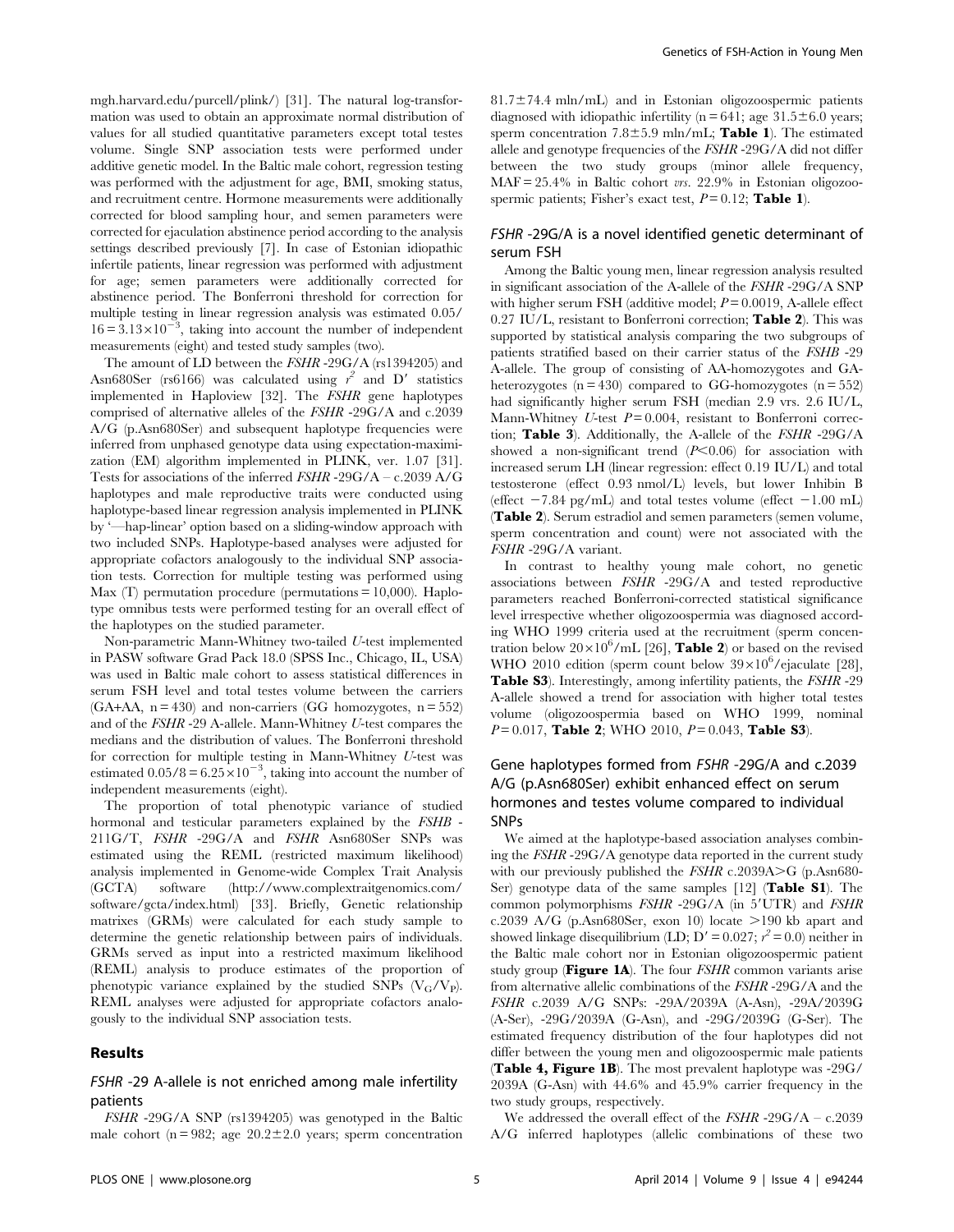Table 2. Marker-trait association analysis and clinical parameters of the two study samples stratified into subgroups based on the FSHR -29G/A (rs1394205) genotypes of the participants.

| Parameter                                     |       | Baltic male cohort <sup>a</sup> |                      |           | Estonian oligozoospermic men <sup>a</sup> |                      |                                             |       |               |
|-----------------------------------------------|-------|---------------------------------|----------------------|-----------|-------------------------------------------|----------------------|---------------------------------------------|-------|---------------|
|                                               | Group | $mean \pm SD$                   | median(5-95%)        | P-value   | beta(SE) <sup>b</sup>                     | mean <sub>±</sub> SD | median(5-95%) P-value beta(SE) <sup>b</sup> |       |               |
| FSH (IU/L)                                    | G/G   | $3.0 \pm 1.6$                   | $2.6(1.1 - 5.9)$     | $0.0019*$ | 0.27(0.07)                                | $7.7 \pm 6.6$        | $5.6(1.9 - 21.6)$                           | 0.098 | $-0.41(0.26)$ |
|                                               | G/A   | $3.2 \pm 1.8$                   | $2.9(1.2 - 6.6)$     |           |                                           | $6.9 + 5.3$          | $5.5(1.9 - 17.5)$                           |       |               |
|                                               | A/A   | $3.4 \pm 1.7$                   | $3.0(1.4 - 7.0)$     |           |                                           | $6.3 + 4.5$          | $4.7(1.2 - 17.8)$                           |       |               |
| LH (IU/L)                                     | G/G   | $3.9 + 1.7$                     | $3.7(1.8-6.9)$       | 0.021     | 0.19(0.08)                                | $4.5 \pm 2.2$        | $4.1(1.6 - 8.5)$                            | 0.50  | $-0.08(0.12)$ |
|                                               | G/A   | $4.2 \pm 1.6$                   | $4.0(1.9 - 7.1)$     |           |                                           | $4.2 \pm 1.8$        | $3.9(1.8 - 7.5)$                            |       |               |
|                                               | A/A   | $4.1 \pm 1.5$                   | $3.7(2.1 - 7.0)$     |           |                                           | $4.5 \pm 1.9$        | $4.0(1.7 - 8.3)$                            |       |               |
| Inhibin B (pg/mL)                             | G/G   | $234.6 \pm 83.1$                | 225.0(115.0-391.6)   | 0.039     | $-7.84(3.90)$                             | $87.3 \pm 54.9$      | 78.2(17.5-179.4)                            | 0.093 | 10.60(6.12)   |
|                                               | G/A   | $224.6 \pm 71.9$                | 219.0(110.2-351.9)   |           |                                           | $100.9 \pm 58.6$     | $92.0(11.5 - 197.0)$                        |       |               |
|                                               | A/A   | $217.3 \pm 72.1$                | 198.0(109.7-363.2)   |           |                                           | $117.5 \pm 106.7$    | 78.0(15.6-374.5)                            |       |               |
| Total testosterone<br>(nmol/L)                | G/G   | $27.1 \pm 9.5$                  | 25.9(14.5-44.3)      | 0.042     | 0.93(0.45)                                | $18.6 \pm 5.9$       | 18.0(10.5-29.0)                             | 0.40  | $-0.35(0.42)$ |
|                                               | G/A   | $27.8 + 8.4$                    | 26.9(14.6-42.9)      |           |                                           | $18.6 \pm 7.3$       | 17.9(8.8-31.9)                              |       |               |
|                                               | A/A   | $28.6 \pm 9.9$                  | $27.5(16.3 - 51.1)$  |           |                                           | $18.2 \pm 5.3$       | $17.7(10.1 - 30.5)$                         |       |               |
| Estradiol (pmol/L)                            | G/G   | $92.9 \pm 25.8$                 | 89.0(58.0-141.0)     | 0.26      | 1.35(1.20)                                | $99.2 \pm 36.1$      | 87.0(73.0-155.8)                            | 0.55  | 1.21(2.01)    |
|                                               | G/A   | $95.0 \pm 23.9$                 | 92.0(59.3-142.7)     |           |                                           | $101.8 \pm 40.2$     | 88.1(73.0-171.3)                            |       |               |
|                                               | A/A   | $94.6 \pm 26.3$                 | $90.0(60.0 - 135.3)$ |           |                                           | $100.0 \pm 31.9$     | 90.2(73.0-170.0)                            |       |               |
| Total testes volume<br>(mL)                   | G/G   | $49.5 \pm 10.9$                 | $50.0(32.0 - 70.0)$  | 0.057     | $-1.00(0.53)$                             | $39.4 \pm 9.6$       | $40.0(22.0 - 55.0)$                         | 0.017 | 1.67(0.69)    |
|                                               | G/A   | $49.2 \pm 9.3$                  | $50.0(36.0 - 65.0)$  |           |                                           | $41.5 \pm 11.4$      | 41.0(25.0-59.3)                             |       |               |
|                                               | A/A   | $46.2 \pm 10.4$                 | 47.0(27.2-62.2)      |           |                                           | $41.6 \pm 10.1$      | $41.0(24.2 - 62.4)$                         |       |               |
| Semen volume (mL)                             | G/G   | $3.5 \pm 1.6$                   | $3.4(1.3 - 6.4)$     | 0.55      | $-0.05(0.08)$                             | $4.2 \pm 1.7$        | $3.9(1.7 - 7.7)$                            | 0.53  | 0.07(0.12)    |
|                                               | G/A   | $3.6 \pm 1.7$                   | $3.3(1.3 - 6.6)$     |           |                                           | $4.2 \pm 1.8$        | $4.0(1.7 - 7.7)$                            |       |               |
|                                               | A/A   | $3.4 \pm 1.7$                   | $3.0(1.4 - 6.5)$     |           |                                           | $4.8 + 2.3$          | $4.9(1.6 - 9.7)$                            |       |               |
| Sperm concentration<br>$(10^6$ /mL)           | G/G   | $85.5 \pm 82.2$                 | $64.3(9.2 - 225.4)$  | 0.28      | $-2.94(2.85)$                             | $7.8 + 6.0$          | $7.0(0.1 - 18.0)$                           | 0.37  | 0.43(0.47)    |
|                                               | G/A   | $77.4 \pm 65.4$                 | 63.0(8.2-202.0)      |           |                                           | $7.5 + 5.7$          | $7.0(0.1 - 18.0)$                           |       |               |
|                                               | A/A   | $72.5 \pm 48.0$                 | $62.6(7.1 - 148.9)$  |           |                                           | $10.4 \pm 6.5$       | $10.4(0.1 - 19.0)$                          |       |               |
| Total sperm count<br>$(10^6/e^{\frac{1}{1}})$ | G/G   | $288.5 \pm 298.3$               | 219.5(19.1-780.8)    | 0.21      | $-11.79(9.91)$                            | $33.1 \pm 31.2$      | 24.5(0.4-95.0)                              | 0.30  | 1.99(1.91)    |
|                                               | G/A   | $264.0 \pm 252.4$               | 198.3(19.1-719.0)    |           |                                           | $32.7 \pm 29.6$      | $23.0(0.3 - 89.4)$                          |       |               |
|                                               | A/A   | $235.3 \pm 184.5$               | 195.9(18.1-662.0)    |           |                                           | $48.3 \pm 37.6$      | 45.6(0.3-126.3)                             |       |               |

<sup>a</sup>Baltic young men cohort, n = 982, A-allele frequency 25.4%, HWE test P = 0.40; Estonian oligozoospermic men, n = 641, A-allele frequency 22.9%, HWE test P = 1.0.<br>PESHR 200 A-allele effect is shown as the estimated line <sup>b</sup>FSHR -29 A-allele effect is shown as the estimated linear regression (additive model) statistic beta ( $\beta$ ), standard error of the regression (SE) is shown in brackets. Asterisk (\*) indicates a significant association,  $P<0.05$  after Bonferroni correction for multiple testing.

doi:10.1371/journal.pone.0094244.t002

polymorphisms) on male hormonal and testicular parameters, as well as analysed the individual effect of the four haplotypes (Table 4). Overall, in both study groups the carrier status of FSHR haplotypes exhibited a significant effect on serum FSH (haplotype omnibus test: Baltic cohort,  $P = 0.007$ ; Estonian oligozoospermic infertile patients,  $P = 0.045$ ), and total testes volume ( $P \le 0.03$ ). In young men, the FSHR haplotypes also affected significantly serum Inhibin B levels  $(P = 0.043)$ . Among individual haplotypes, the least common FSHR variant (A-Ser; frequency 9.8%) in young men was associated with significantly higher serum FSH  $(P=0.0033,$  haplotype effect size 0.40 IU/L), but lower Inhibin B ( $P = 0.022$ , effect  $-16.57$  pg/mL) and total testes volume  $(P=0.021,$  effect  $-2.34$  mL). The joint effect of the two genetic variants on each parameter was cumulative, e.g. FSHR -29 A allele effect on FSH is 0.27 IU/L, FSHR Ser-variant effect 0.06 IU/L and their haplotype effect 0.4 IU/L (Figure 1C). In case of total testes volume, the effect of minor alleles of these SNPs and their formed haplotype is additively negative:  $-1.00$ ,  $-1.13$  and  $-2.34$  mL, respectively (**Figure 1C**). In contrast, the most prevalent FSHR G-Asn gene variant (44.6%) was positively correlated with larger total testes volume  $(P = 0.015,$  effect 1.34 mL).

The results of inferred haplotype analysis are in line with the data of young men stratified based on the carrier status of nine alternative genotype combinations of the FSHR -29G/A and Asn680Ser polymorphisms (Figure 2). The carriers of both, FSHR -29A and 680Ser-variants exhibited significantly higher level of serum FSH (Mann-Whitney *U*-test  $P = 2.5 \times 10^{-3}$ ; Figure 2A) and a trend for lower total testes volume  $(P<0.1;$  Figure 2B) compared to the rest of the study subjects. The homozygotes for the minor alleles of both FSHR variants (AA-SerSer) were measured 13% lower total testes volume compared to the subjects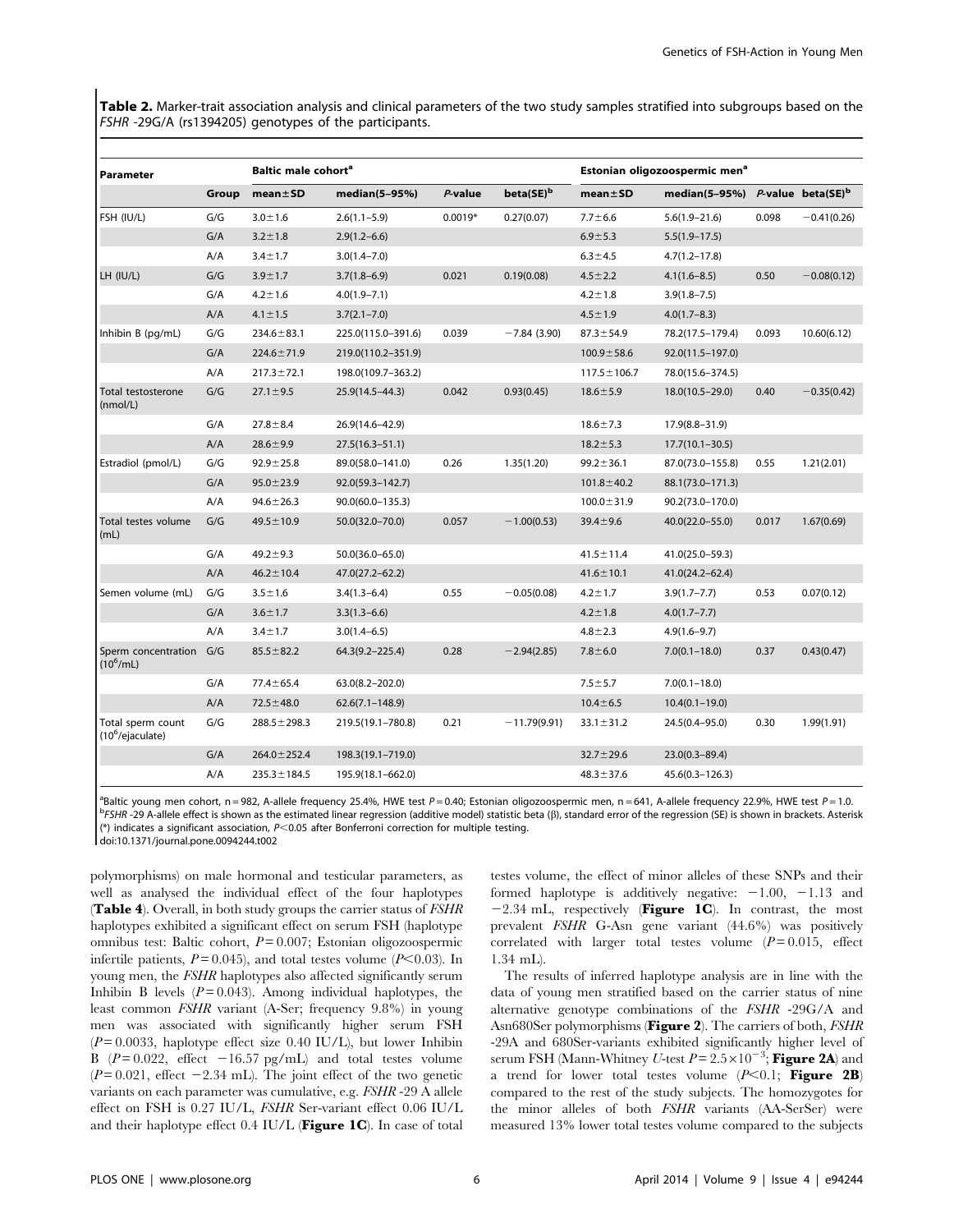Table 3. Test results for the difference in estimated median values and distributions of the study parameters in the Baltic male cohort subgroups stratified based on the carrier status of the A-allele of FSHR -29G/A.

| <b>Parameter<sup>a</sup></b>                   | $FSHR -29 GG-carriers (n = 552)$ | $FSHR -29$ A-carriers (GA+AA, n = 430) | P-value <sup>b</sup> |
|------------------------------------------------|----------------------------------|----------------------------------------|----------------------|
| FSH (IU/L)                                     | $2.6(1.1 - 5.9)$                 | $2.9(1.3-6.6)$                         | $0.004*$             |
| LH (IU/L)                                      | $3.7(1.8 - 6.9)$                 | $3.9(2.0 - 7.1)$                       | 0.016                |
| Inhibin B (pg/mL)                              | 225.0(115.0-391.6)               | 218.0(110.6-352.5)                     | 0.091                |
| Total testosterone (nmol/L)                    | 25.9(14.5-44.3)                  | 27.0(14.9-45.0)                        | 0.049                |
| Estradiol (pmol/L)                             | 89.0(58.0-141.0)                 | $91.5(60.0 - 141.0)$                   | 0.087                |
| Total testes volume (mL)                       | 50.0(32.0-70.0)                  | $50.0(34.0 - 64.3)$                    | 0.435                |
| Semen volume (mL)                              | $3.4(1.3-6.4)$                   | $3.2(1.3-6.5)$                         | 0.781                |
| Sperm concentration (10 <sup>6</sup> /mL)      | 64.3(9.2-225.4)                  | $62.8(8.5 - 201.6)$                    | 0.235                |
| Total sperm count (10 <sup>6</sup> /ejaculate) | 219.5(19.1-780.8)                | 197.1(18.6–691.9)                      | 0.112                |

<sup>a</sup>Data presented as median(5–95<sup>th</sup> percentile).<br><sup>b</sup>Non-parametric Mann-Whitney two-tailed U-

<sup>b</sup>Non-parametric Mann-Whitney two-tailed U-test implemented in PASW software Grad Pack 18.0; asterisk (\*) marks P-values resistant to Bonferroni correction for multiple testing.

doi:10.1371/journal.pone.0094244.t003

with the wild-type homozygote genotype GG-AsnAsn (mean 44.3  $vrs$  50.8 mL;  $P<0.1$ ).

Among the Estonian oligozoospermic infertility patients, none of the four FSHR haplotypes appeared to systematically modulate their reproductive physiology (Table 4). We observed single genetic associations for the two haplotypes with intermediate prevalence (G-Ser, A-Asn), but these cannot be equivocally explained by the deviated reproductive physiology in infertile men, and the significant P-values  $(0.01 \leq P \leq 0.05)$  may have been detected by chance only. Infertile patients carrying FSHR G-Ser haplotype (frequency 31.2%; high gene expression, but less sensitive receptor) had higher serum FSH and lower Inhibin B levels, whereas haplotype A-Asn (14.0%; low gene expression, but more sensitive receptor) was associated with larger total testes volume (Table 4).

# Phenotypic variance of reproductive parameters in young men explained by FSH-action modulating genetic variants

The contribution of the three FSH-action modulating genetic variants ( $FSHB -211G/T$ ,  $FSHR -29G/A$  and c.2039A $\geq G$ ) to the measured population variance in serum reproductive hormone levels, total testicular volume and sperm concentration was estimated in the Baltic young male cohort using the REML analysis implemented in GCTA software [33]. Here, we took advantage of our previously published datasets on the FSHR c.2039A $\geq$ G (p.Asn680Ser; Table S1; [12]) and the FSHB - $211G/T$  (Table S2; [7]) genotype data of the same samples. Together, the three SNPs explained 2.3%, 1.4% and 1.0% of the phenotypic variance in circulating FSH, serum Inhibin B and total testosterone levels, respectively, with the FSHB -211G/T accounting for the largest proportion of the variance (serum FSH, 1.4%; serum Inhibin B,  $0.9\%$ ; total testosterone,  $0.6\%$ ) (**Figure 1D**). For the total testes volume, the FSHB and FSHR SNPs together accounted for 1.1% of the phenotypic variance. The FSHB and FSHR variants almost equally contributed to the variance in total testes volume (FSHR c.2039A>G, 0.5%; FSHB -211G/T, 0.4%; FSHR -29G/A, 0.3%). In agreement with the data on individual SNPs [7,12], the estimated joint effect on sperm concentration is marginal (0.2%, data not shown).

# Discussion

FSH action in male and female reproductive physiology is modulated by genetic variants determining either serum FSH levels or the functionality of FSHR [5]. Previously, few small-scale studies have inconclusively investigated the effect of the FSHR - 29G/A alone or in combination with other FSHR genetic variants on male quantitative reproductive parameters [18–22]. This the first study to show significant associations between the FSHR 29G/ A genetic variant and reproductive hormone levels in men. For the Baltic young male cohort, we report statistically significant association of the FSHR -29 A-allele with higher serum FSH. The results fit with the published data on higher gene expression level for the FSHR -29 G-allele compared to A-allele [16], and suggests that in the latter case there might be shortage of FSHR molecules to bind the circulating FSH. The genetic effect of FSHR -29G/A was enhanced in haplotype-based association analysis, which highlighted the FSHR haplotype -29A/2039G (A-Ser; lower transcript level and less sensitive receptor) to modulate reproductive physiology. It was associated with statistically higher FSH (effect 0.40 IU/L), lower Inhibin B (effect  $-16.57$  pg/mL) and smaller total testes volume (effect  $-2.34$  mL). Consistently, the most prevalent haplotype, G-Asn, combining the effect of higher FSHR gene expression and increased FSH receptor ligandsensitivity was significantly and cumulatively associated with larger testes volume (effect 1.34 mL). Thus, our study demonstrates the importance of taking into account the cumulative effect of both common genetic variants in the FSHR gene, and suggests the haplotype-based association analysis instead of single SNP testing.

To our knowledge, this is the first study aiming at estimating the genetic contribution to the normal phenotypic variance in circulating FSH level and total testes volume in general population. We showed that in healthy young men, the three analysed SNPs (FSHR -29G/A, c.2039 A/G; FSHB -211G/T) explain together 2.3%, 1.4%, 1.0 and 1.1% of the measured variance in serum FSH, Inhibin B, testosterone and total testes volume, respectively. Genome-wide association study (GWAS) of steroid hormone levels has reported 11 SNPs associated with estradiol to explain 6.5%, and 6 SNPs associated with testosterone to explain 4.4% of the variance in these hormone levels in postmenopausal women [34]. A GWAS on male serum testosterone levels reported three SNPs in the SHBG gene to explain 3.8% of its variance [35].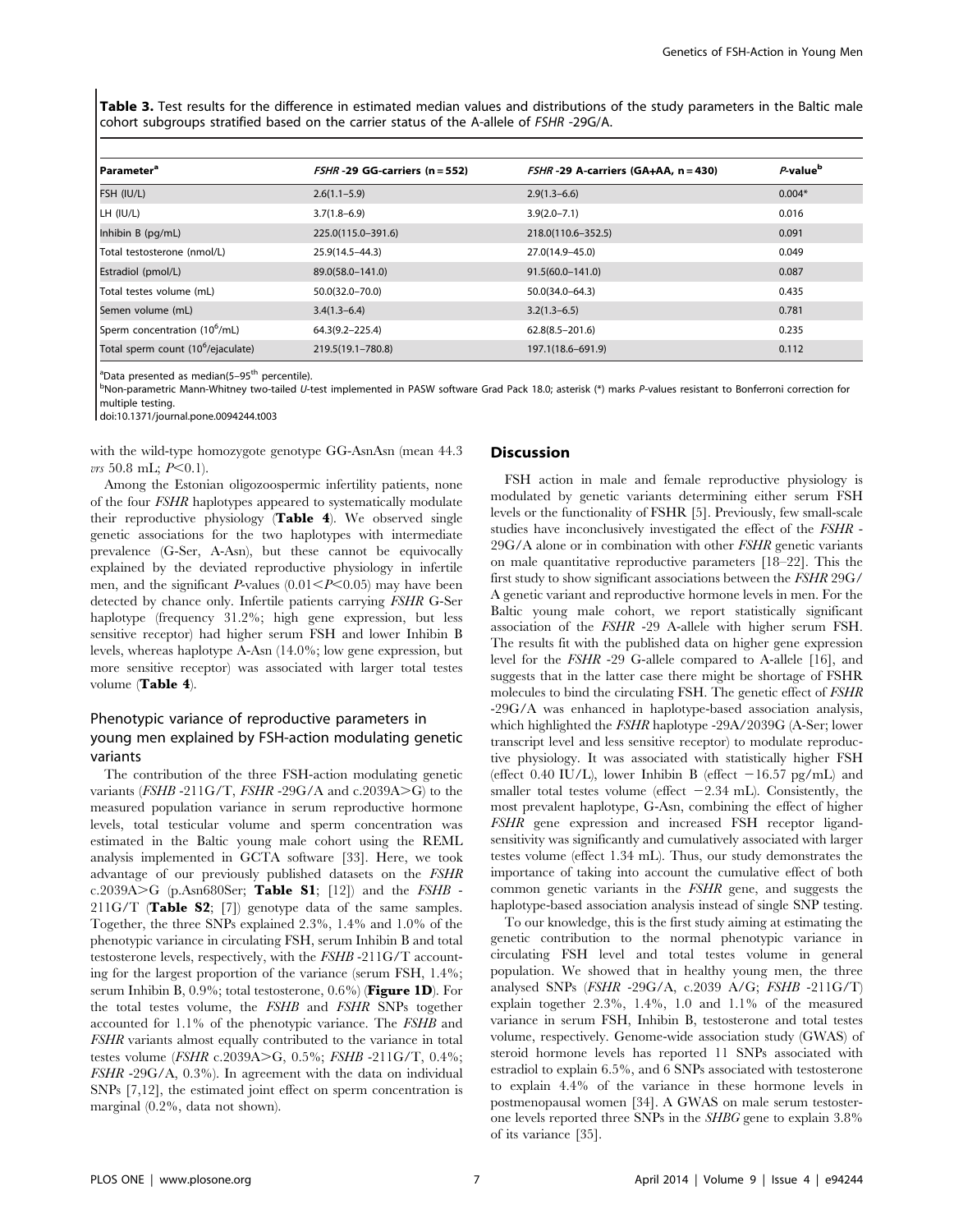|                                                   |                                           |                               | Baltic male cohort (n = 982) |                       |                 |                                                         |                 | Estonian oligozoospermic patients (n = 641)       |                              |                |                                                         |
|---------------------------------------------------|-------------------------------------------|-------------------------------|------------------------------|-----------------------|-----------------|---------------------------------------------------------|-----------------|---------------------------------------------------|------------------------------|----------------|---------------------------------------------------------|
|                                                   |                                           |                               | Effect of individual FSHR ha | plotypes <sup>ª</sup> |                 | <b>Overall effect of</b><br>the haplotypes <sup>b</sup> |                 | Effect of individual FSHR haplotypes <sup>ª</sup> |                              |                | of the haplotypes <sup>b</sup><br><b>Overall effect</b> |
| Parameter                                         |                                           |                               | G-Asn (44.6%) G-Ser (30.1%)  | A-Asn (15.5%)         | A-Ser (9.8%)    |                                                         |                 | G-Asn (45.9%) G-Ser (31.2%)                       | A-Asn (14.0%) A-Ser (8.9%)   |                |                                                         |
| FSH (IU/L)                                        | P-value <sup>c</sup> (beta <sup>d</sup> ) | $0.16(-0.13)$                 | $0.69(-0.07)$                | 0.43(0.14)            | 0.0033(0.40)    | 0.007                                                   | $0.75(-0.21)$   | 0.037 (0.66)                                      | $0.30 (-0.55)$               | $0.86(-0.01)$  | 0.045                                                   |
| <b>TH (INT)</b>                                   | P-value (beta)                            | $0.80 (-0.06)$                | 0.44(0.20)                   | 0.22(0.19)            | 0.35 (0.20)     | 0.14                                                    | $(60.0 -) 18.0$ | 0.36 (0.18)                                       | $1.00 (-0.02)$               | $0.72(-0.20)$  | 0.28                                                    |
| Inhibin B (pg/mL) <sup>e</sup>                    | P-value (beta)                            | 0.13 (7.69)                   | $1.00 (-0.48)$               | $0.96 (-2.36)$        | $0.022(-16.57)$ | 0.043                                                   | 0.79(4.28)      | $0.048(-12.32)$ 0.12 (20.86)                      |                              | 0.96 (4.50)    | 0.068                                                   |
| Total testosterone<br>(nmol/L)                    | P-value (beta)                            | 0.99(0.14)                    | 0.06(0.33)                   | 0.067(1.47)           | 0.96 (0.33)     | 0.057                                                   | 0.63(0.43)      | $0.97 (-0.16)$                                    | $(60.0 - 1001)$              | $0.60 (-0.78)$ | 0.62                                                    |
| Estradiol (pmol/L)                                | P-value (beta)                            | 1.00(0.40)                    | 0.37 (0.23)                  | 0.53 (2.28)           | 1.00(0.23)      | 0.41                                                    | 0.99 (0.54)     | $0.77(-1.64)$                                     | 0.81(2.18)                   | $1.00 (-0.02)$ | 0.81                                                    |
| volume (mL)<br>Total testes                       | P-value (beta)                            | $0.015(1.34)$ $0.73(-0.50)$   |                              | 0.99 (0.11)           | $0.021(-2.34)$  | 0.018                                                   | 1.00 (0.09)     | $0.10 (-1.47)$                                    | $0.014$ (3.02) $1.00(-0.04)$ |                | 0.023                                                   |
| Semen volume (mL)                                 | P-value (beta)                            | $1.00 (-0.01)$ 0.82 $(-0.15)$ |                              | 1.00(0.02)            | $0.58(-0.15)$   | 0.51                                                    | 0.64(0.12)      | $0.24(-0.19)$                                     | 0.78(0.14)                   | 1.00(0.00)     | 0.27                                                    |
| Sperm concentration<br>$(10^6$ /mL)               | P-value (beta)                            | 0.18 (2.60)                   | 1.00(0.19)                   | $0.20 (-6.55)$        | 0.95 (2.28)     | 0.19                                                    | $0.99 (-0.08)$  | $0.82 (-0.29)$                                    | 0.93 (0.30)                  | 0.64(0.73)     | 0.54                                                    |
| Total sperm count<br>(10 <sup>6</sup> /ejaculate) | P-value (beta)                            | 0.30(8.03)                    | $0.98(-1.72)$                | $0.32(-19.60)$        | $1.00 (-1.72)$  | 0.42                                                    | 0.99 (0.38)     | $0.38 (-2.26)$                                    | 0.79 (2.05)                  | 0.67 (3.09)    | 0.26                                                    |

P-value from omnibus test estimating the overall effect of FSHR haplotypes on tested parameter distribution [30] ([http://pngu.mgh.harvard.edu/](http://pngu.mgh.harvard.edu/~purcell/plink/) ,purcell/plink/).

"Corrected empirical P-value from haplotype-based association test for individual haplotypes after correction for multiple haplotypes using max(T) permutation procedure (number of permutations, n = 10,000).<br>"Effect of ind

doi:10.1371/journal.pone.0094244.t004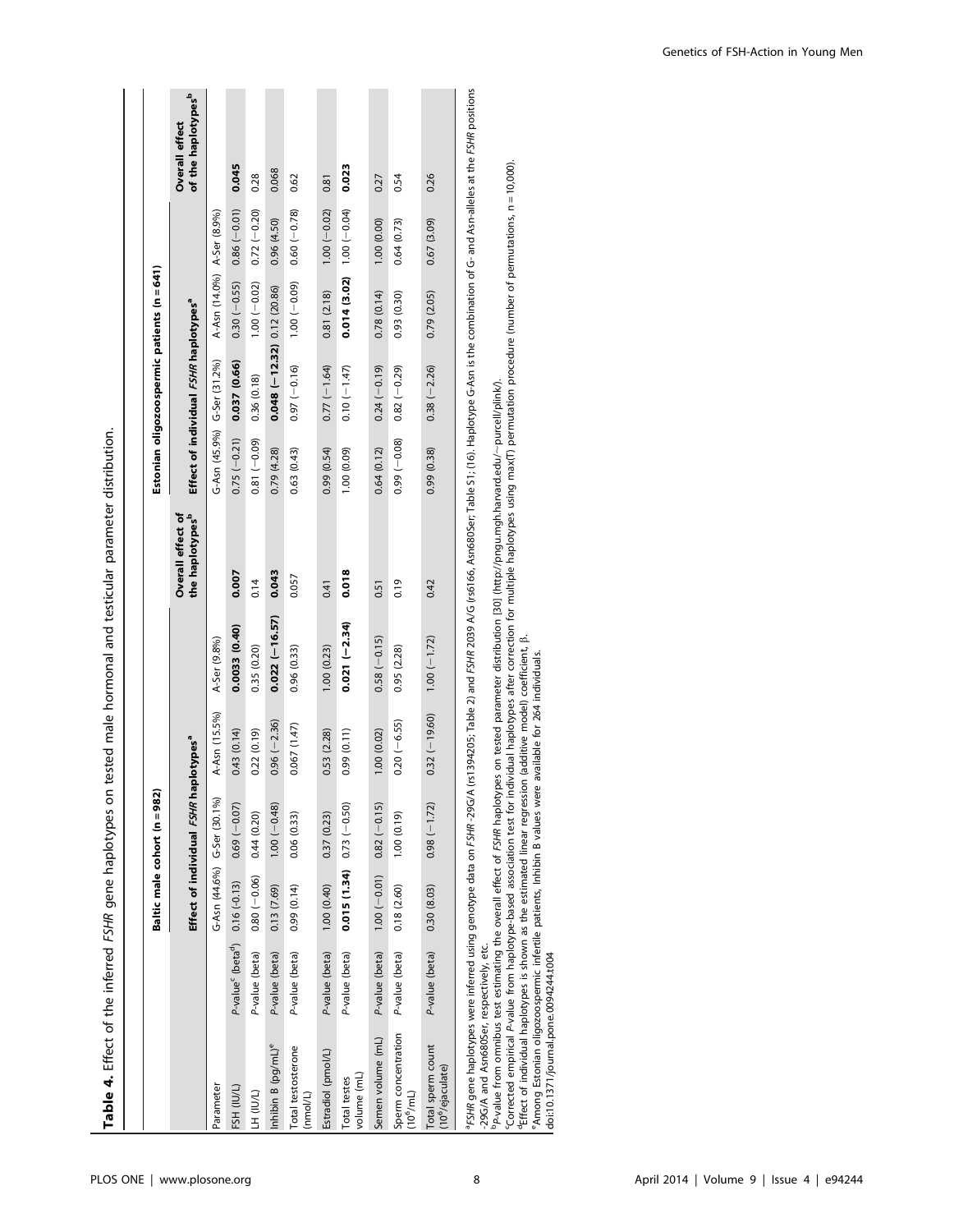Serum FSH (mean ± SD; IU/L)

| $-29$ G/A |           |                             | G                          |                            | A                          |  |
|-----------|-----------|-----------------------------|----------------------------|----------------------------|----------------------------|--|
|           | Asn680Ser | Asn                         | Ser                        | Asn                        | Ser                        |  |
| G         | Asn       | $2.9 \pm 1.6$<br>$(19.2\%)$ |                            |                            |                            |  |
|           | Ser       | $3.0 \pm 1.6$<br>(27.6%)    | $2.8 \pm 1.5$<br>$(9.4\%)$ |                            |                            |  |
|           | Asn       | $3.1 \pm 1.6$<br>$(14.7\%)$ |                            | $2.9 \pm 1.3$<br>$(2.2\%)$ |                            |  |
| Α         | Ser       | $3.3 \pm 1.8$<br>$(17.3\%)$ | $3.6 \pm 2.2$<br>$(4.9\%)$ | $3.8 \pm 1.8$<br>$(3.0\%)$ | $3.3 \pm 1.7$<br>$(1.7\%)$ |  |

B Total testes volume (mean ± SD; mL)

| $-29$ G/A |           |                               | G                            | A                            |                              |
|-----------|-----------|-------------------------------|------------------------------|------------------------------|------------------------------|
|           | Asn680Ser | Asn                           | Ser                          | Asn                          | Ser                          |
| G         | Asn       | $50.8 \pm 11.4$<br>$(19.2\%)$ |                              |                              |                              |
|           | Ser       | $48.6 \pm 10.8$<br>(27.6%)    | $49.2 \pm 10.1$<br>$(9.4\%)$ |                              |                              |
| A         | Asn       | $50.0 \pm 9.7$<br>(14.7%)     |                              | $47.6 \pm 7.9$<br>$(2.2\%)$  |                              |
|           | Ser       | $48.9 \pm 8.8$<br>(17.3%)     | $47.6 \pm 10.1$<br>$(4.9\%)$ | $46.3 \pm 11.8$<br>$(3.0\%)$ | $44.3 \pm 11.2$<br>$(1.7\%)$ |

Figure 2. Effect of the carrier status of FSHR-29G/A and Asn680Ser genotype combinations on reproductive parameters. Effect of the FSHR-29G/A (rs1394205) and FSHR Asn680Ser (c.2039A>G, rs6166) genotype combinations on (A) serum FSH level (IU/L; mean  $\pm$  SD) and (B) total testes volume (mL; mean  $\pm$  SD) among the Baltic male cohort sample (n = 982). The -29G/A and Asn680Ser variants form nine possible FSHR genotype combinations: GG-AsnSer (n = 271), GG-AsnAsn (n = 189), AG-AsnSer (n = 170), AG-AsnAsn (n = 144), GG-SerSer (n = 92), AG-SerSer (n = 48), AA-AsnSer (n = 29), AA-AsnAsn (n = 22), AA-SerSer (n = 17). The prevalence of each genotype combination (%) is shown in brackets. doi:10.1371/journal.pone.0094244.g002

Consistent with the evidence from previous reports in other populations [18,19,21,22] and from a recent meta-analysis combining seven studies (in total, 1,644 infertility cases and 1,748 controls) [23], the current study showed no statistical difference in allelic and genotypic distribution of FSHR -29G/A between the Baltic young men cohort  $(n = 982)$  and Estonian oligozoospermic idiopathic infertility patients  $(n = 641)$ . Also the frequency distribution of the four FSHR haplotypes [formed from FSHR -29G/A and c.2039 A/G (p.Asn680Ser)] did not differ between the young men and oligozoospermic patients. Thereby, we conclude that there is a lack of the association between common genetic variants in the FSHR gene and substantial effect on male infertility risk. Notably, although the genetic composition in young male cohort and oligozoospermic patient group was similar, neither FSHR -29G/A alone nor FSHR variants formed from the combinations of -29G/A and Asn680Ser appeared to significantly modulate reproductive physiology among infertility patients (Tables 2–4). One possible scenario to explain the contrasting outcome of association testing is an important limitation that the hormonal parameters for the two study samples had been measured using different methods and laboratories. However, hormonal data of both samples were determined in accredited centres using standardized commercial assays and have been previously successfully applied in genetic association studies, providing mutually consistent results [6,8]. A more probable scenario supports that in the group of highly selected patients with oligozoospermia and male factor infertility, the causes of their impaired reproductive function are heterogeneous and alternative biological pathways may be involved to maintain their fertility. Therefore one should be cautious when interpreting physiologically unsound effects of genetic variation on reproductive physiology in patients with infertility problems.

In summary, we conclusively showed the significant effect of the FSHR -29 A-allele on male serum FSH level. Effect on FSH and its downstream hormonal and testicular parameters were further cumulatively modulated by the carrier-status of the FSHR c.2039 G-allele (p.680Ser). Notably, our study highlights the importance in genetic studies of reproductive parameters to utilize populationbased individuals with normal and undisturbed reproductive physiology. We estimated that the three FSH-action modulating genetic variants (FSHR -29G/A, c.2039 A/G; FSHB -211G/T) account for the substantial proportion of the total normal phenotypic variance in male reproductive parameters. Whether these polymorphisms may represent genetic risk factors to male reproductive disorders apart from fertility, but possibly affected by impaired FSH action (e.g. cryptorchidism, hypospadias, testicular dysgenesis syndrome and testicular cancer), has to be addressed in future studies.

#### Supporting Information

Table S1 Marker-trait association analysis and clinical parameters of the two study groups stratified based on the FSHR Asn680Ser (rs6166) genotypes of participants. (PDF)

Table S2 Marker-trait association analysis and clinical parameters of the Baltic male cohort sample stratified based on the FSHB -211G/T (rs10835638) genotypes of the participants. (PDF)